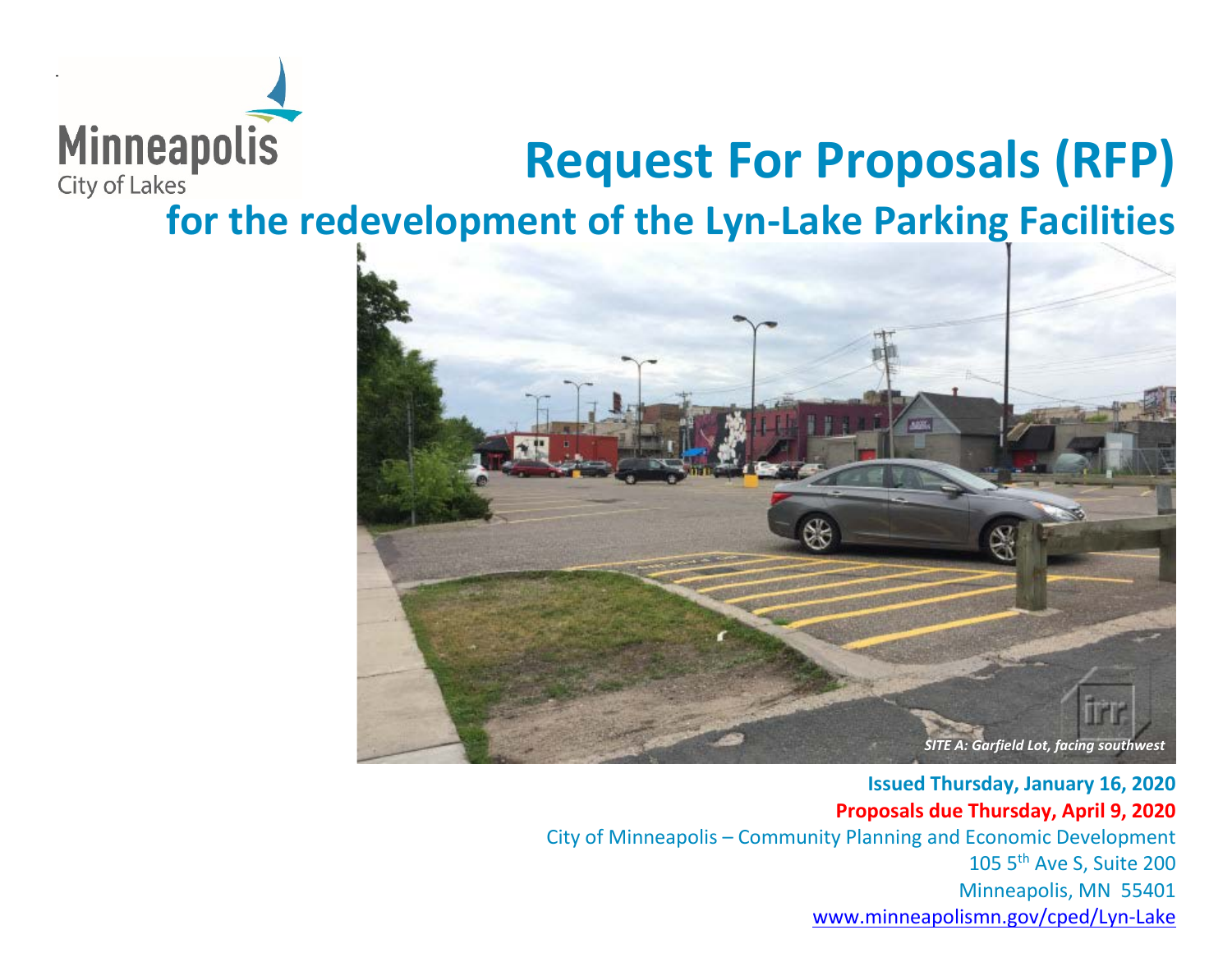### **Introduction**

The City of Minneapolis ("City") seeks innovative and community-oriented developer(s) to redevelop one or both of two sites at Lyn-Lake. The City will accept RFP proposals for SITE A alone, SITE B alone, or two proposals from the same developer for both SITES A and B. The City will accept and consider proposals that incorporate adjacent properties if the proposal demonstrates site control of those adjacent parcels.

- **SITE A** 1-acre surface parking lot in the Whittier Neighborhood, known as the "Garfield Lot." The lot is comprised of nine adjacent parcels on Garfield Ave S (see chart at right).
- **SITE B** 2920 Lyndale Ave S in the Lowry Hill East Neighborhood (PID: 3302924440146 and 5,269 sq ft).

|               |                | Approximate    |
|---------------|----------------|----------------|
|               |                | <b>Sgaure</b>  |
| <b>PID</b>    | <b>Address</b> | <b>Footage</b> |
| 3402924330085 | 2916 Garfield  | 4,700          |
| 3402924330087 | 2920 Garfield  | 4,750          |
| 3402924330088 | 2924 Garfield  | 4,750          |
| 3402924330089 | 2928 Garfield  | 4.750          |
| 3402924330100 | 2932 Garfield  | 4,750          |
| 3402924330101 | 2936 Garfield  | 4,750          |
| 3402924330102 | 2940 Garfield  | 4,750          |
| 3402924330103 | 2944 Garfield  | 4,750          |
| 3402924330196 | 2956 Garfield  | 7,875          |
|               | <b>TOTAL</b>   | 45.825         |
|               |                | 1.05 acres     |

**Approximate** 

 **SITE A Parcels**

This RFP document solicits development proposals within a specified timeframe and provides interested respondents with as much data and information as possible to aid them in preparing a successful proposal. The Minneapolis City Council may offer selected developer(s) exclusive development rights, after which the selected developer(s) would further refine their development proposal, in consultation with the community, to best achieve the RFP's Development Objectives (see page 6-7). **Proposals are due no later than Thursday, April 9, 2020 at 4:00 p.m.**

### **Offer/Purchase Price**

**SITE A** Proposers must indicate an offer price for the Garfield Lot in their proposal. In accordance with the City's

disposition policy, the City expects to sell the site for at least fair reuse value and will obtain an independent appraisal to confirm the proposed price is at or above the fair reuse value.

**SITE B** In accordance with the City's disposition policy, the City expects to sell 2920 Lyndale Ave S for its fair reuse value. An independent appraisal, commissioned by the City, found a fair reuse value of \$340,000, with the highest and best use determined to be mixed-use apartment over retail.

### **Pre-Proposal Meeting (optional)**

The City will host an informational meeting for those interested in responding to the RFP. City staff from the Departments of Community Planning and Economic Development and Public Works will present the RFP and answer clarifying questions. CPED will host the meeting as follows. Attendance is not required.

Tuesday, February 11, 2020 3:00 p.m. City of Minneapolis CPED Offices 105 5th Ave S, Suite 200 Minneapolis, MN 55401

### **Written Questions**

Questions regarding the RFP must be emailed to the department contact, [Rebecca Parrell,](mailto:rebecca.parrell@minneapolismn.gov) by Monday, February 24, 2020. Questions will be answered in writing and posted on the City'[s website](http://www.ci.minneapolis.mn.us/cped/cped_rfp) by Friday, February 28, 2020. The department contact cannot vary the terms of the RFP.

City staff may post periodic updates and addenda on the [website.](http://www.ci.minneapolis.mn.us/cped/cped_rfp) CPED encourages potential respondents to periodically check the website for updates.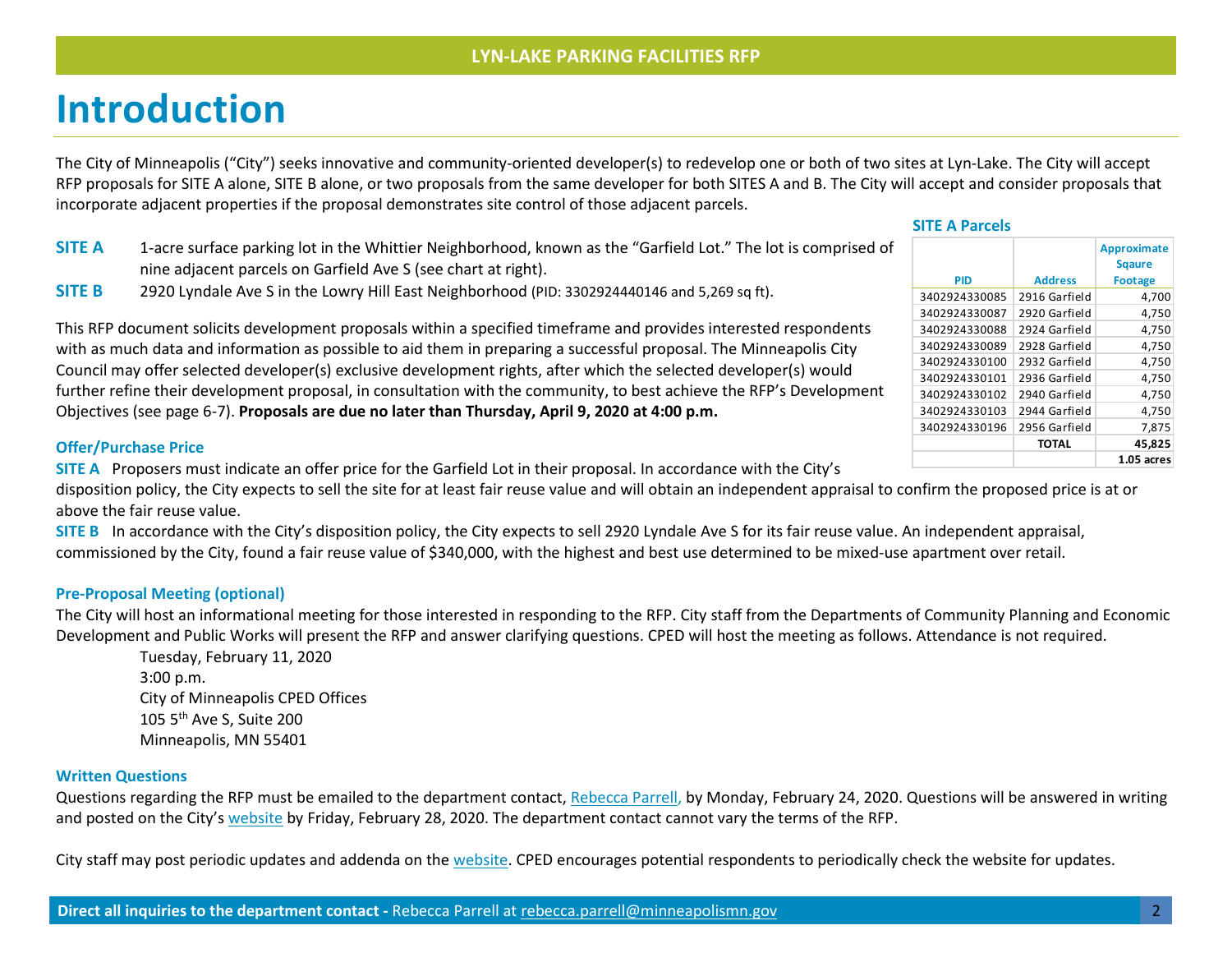### **Site Map**

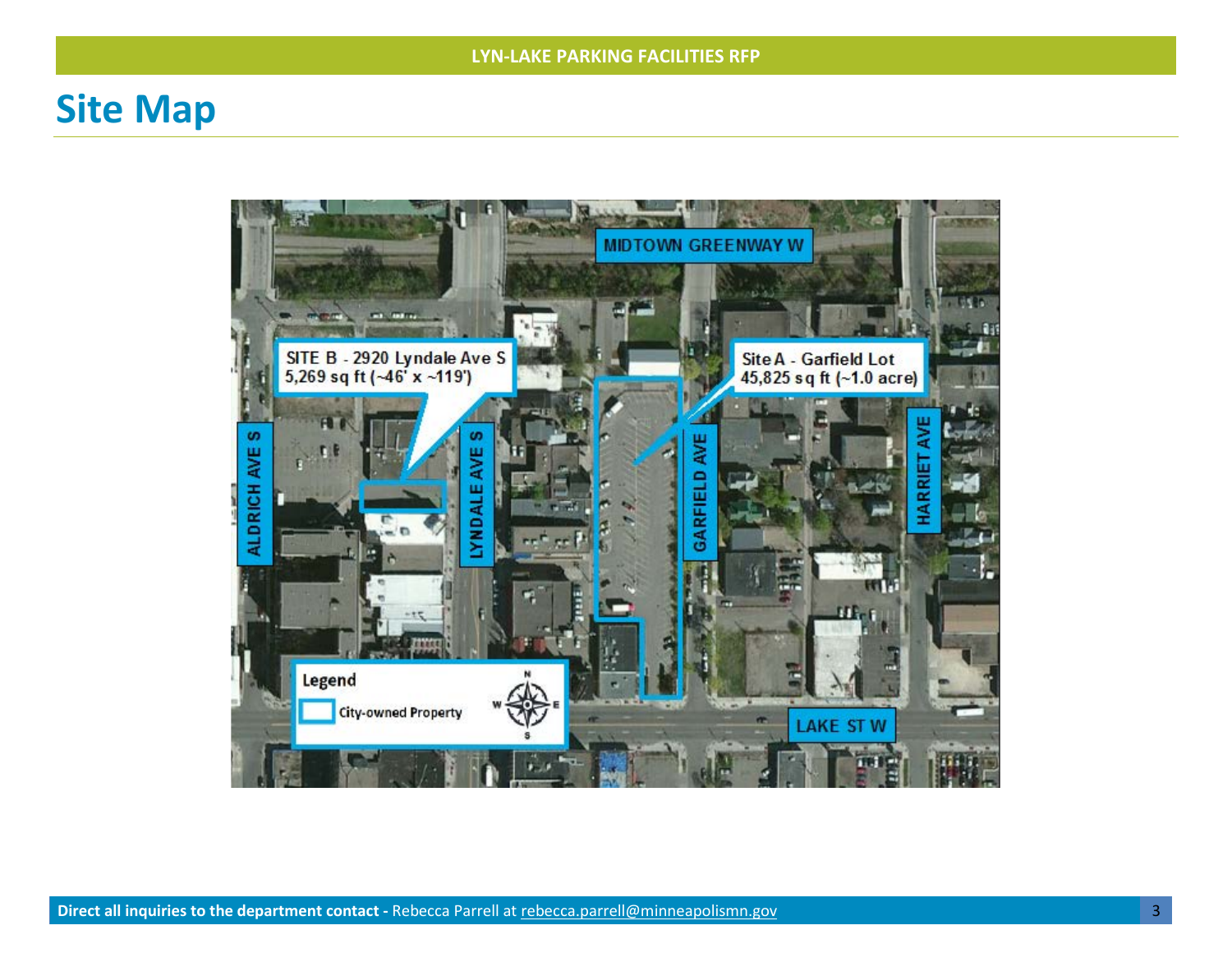## **Site Background**

See Attachment 1 for a short history of the development of the Lyn-Lake Parking Facilities. The City will accept and consider proposals that incorporate adjacent properties if the proposal demonstrates site control of those adjacent parcels.

The 108-stall Garfield Lot is located on Garfield Ave S between the Midtown Greenway and Lake St W. The site is comprised of nine parcels totaling 45,825 square feet or 1.05 acre (Attachment 2). The Minneapolis Public Works Department currently subcontracts with ABM Parking Services to manage the parking operations and will continue to do so until prior to closing on a land sale of the properties (Attachment 3).

#### **SITE B - 2920 Lyndale Ave S**

The 2920 Lyndale Ave S parcel is located between the James Ballentine VFW Post #246 and the Herkimer Pub & Brewery. The parcel measures ~46'x~119' and 5,269 square feet (Attachment 4). Vehicles can use the parcel to access the VFW parking lot and Lime Apartments via the alley, although primary access to both is via Aldrich Ave. For redevelopment the City does not require maintaining vehicular access through the site.

#### **Environmental Conditions / As-Is Sale**

There are no known environmental site assessments or geo-technical reports completed for either site. The City will provide the selected developer(s) an opportunity to conduct environmental testing under a Right of Entry Agreement with the City.

The City will sell both sites "as-is." It is the developer(s)' responsibility to identify, correct, and pay for all costs associated with any environmental remediation related to the redevelopment of the sites. If a proposal requires environmental remediation of any portion of the property the developer(s) may request that the City, subject to City Council approval, sponsor a pollution remediation grant application.



Source: ESRI Business Analyst Online (BAO) 2019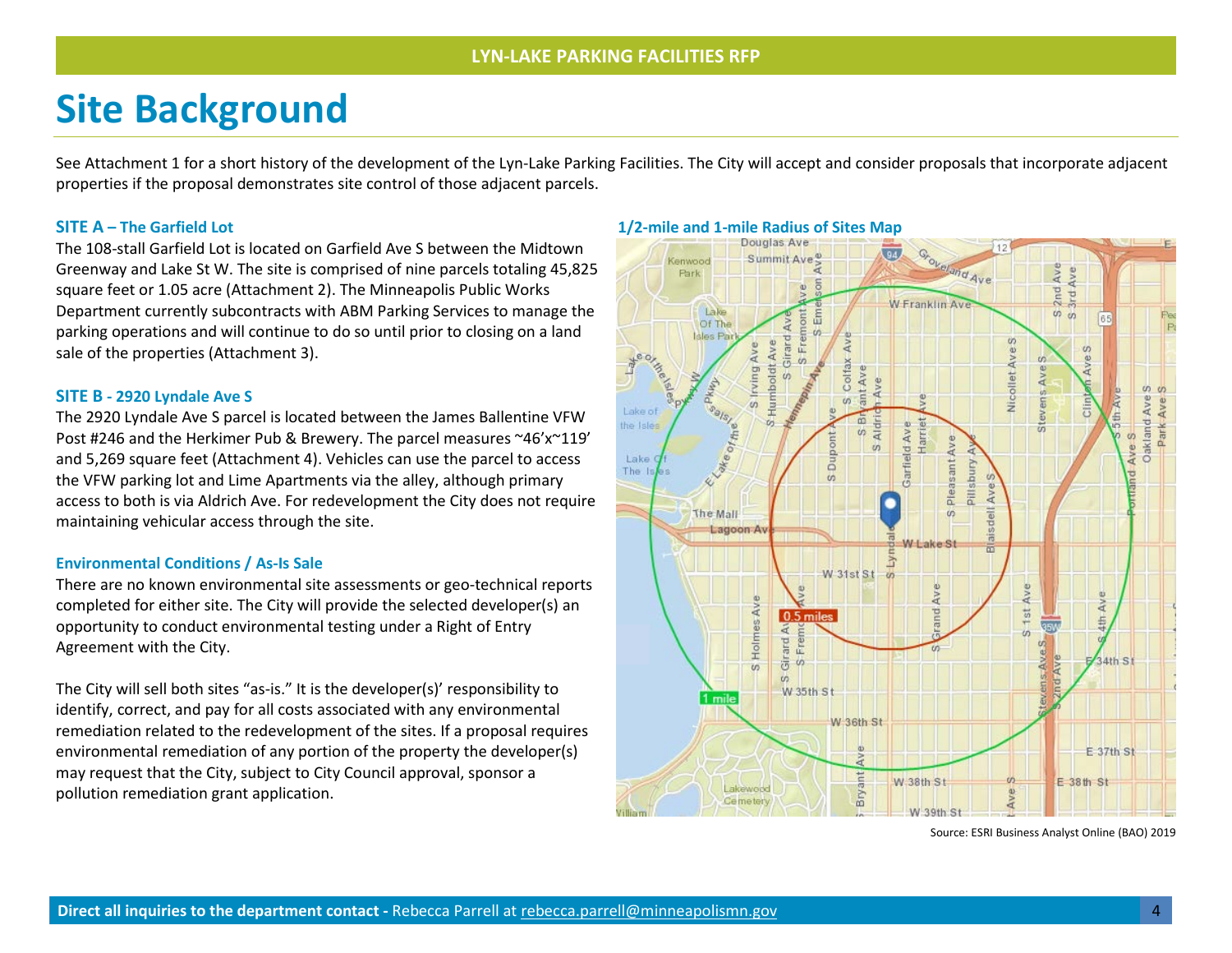### **Community Context**

**BUSINESS DISTRICT -** The Lyn-Lake Parking Facilities are an important part of the thriving Lyn Lake Business District. Within a quarter mile of the intersection there are over 2,700 daytime workers at over 375 businesses. Service businesses represent the largest share of businesses in the area, followed by retail and then food services and drinking places. The largest employment base by industry is food services and drinking places, followed by services and retail. There are also large numbers of employees working in real estate, rental and leasing, and health care and social assistance. Annual sales in retail, food, and drink total over \$194 million (Attachment 5). **The City expects development of the sites to provide public parking benefits, enhance the area by attracting more customers, improve the connectivity and walkability of the intersection, and reinforce the homegrown, eclectic nature of the district.**

<span id="page-4-0"></span>

 **Parking Supply**

|                             | No. of        |
|-----------------------------|---------------|
| <b>Parking Space Type</b>   | <b>Spaces</b> |
| Private commercial          | 800           |
| Private residential         | 1,706         |
| Public (on-street and lots) | 1,167         |
| <b>Total Supply</b>         | 3.673         |

**PARKING -** In 2018, the City hired a consultant to complete a Lyn-Lake Parking Study (Attachment 6) to study the parking supply and demand in the area bound by Aldrich Ave S, Harriet Ave S, 28<sup>th</sup> St W, and 31<sup>st</sup> St W. They found the total parking supply in the study area to be 3,673 spaces, categorized as shown in the chart to the right. The study found peak parking times were 5:00-7:00 p.m. on Thursdays and 6:00-8:00 p.m. on Saturdays. On pages 35-38 of the study, using a Shared Parking Demand model, the consultants expect peak demand to be 3,547 spaces.

**TRAFFIC -** [Vision Zero Minneapolis](https://www.visionzerompls.com/safety-data) studies crashes and injuries on Minneapolis streets. The intersection of Lake Street and Lyndale Avenue is part of the City's "High Injury Network," where 63% of fatal and severe vehicle crashes were on 4% of the City's streets that carry 18% of vehicle traffic. The Lake Street/Lyndale Avenue intersection ranks first in the city for vehicle-pedestrian crashes and tied for ranking second for vehicle-bicycle crashes. Increased safety at this intersection is an important City objective and development of the sites must contribute, as possible, to alleviating the conflicts between pedestrians, bicycles, and vehicles. The City recognizes that maintaining Garfield Avenue as a one-way street may negatively impact access and circulation to certain types of development. For this reason, **the City is open to reviewing development proposals that consider converting Garfield Avenue to two-way traffic on this block** (Attachment 7).

**TRANSIT -** Metro Transit's second busiest bus line – the 21 – travels on Lake Street carrying over 10,000 passengers daily. [Metro Transit is planning a Bus Rapid](https://www.metrotransit.org/b-line-project)  [Transit \(BRT\) B Line](https://www.metrotransit.org/b-line-project) along Lake Street to connect the future Southwest Light Rail Transit (LRT) stop at West Lake Street to St. Paul. The goal is to start the B Line construction in 2022 (pending full funding) and begin operations in 2024, with a stop at Lyndale Ave S. Metro Transit also serves the intersection with the northsouth line 4 on Lyndale Ave. A rail transit line (either streetcar or light rail) i[s planned for the Greenway trench,](https://www.metrotransit.org/Data/Sites/1/media/midtown-corridor/midtown-lpa-recommendation---final.pdf) though the project has not yet been funded.

**RESIDENTIAL DEMOGRAPHICS** - There are approximately 46,500 residents living within one mile of the site. The annual residential growth rate within this area has been about 1% since 2010. Projections indicate the rate will remain relatively similar for each of the next five years. The estimated median household income in the area is \$54,200. Of the 25,414 housing units, the majority (72%) are rental units, 21% are ownership units, and the remaining 7% are vacant and 20% of the occupied units do not have access to a vehicle.<sup>[1](#page-4-0)</sup>

 <sup>1</sup> 2019 ESRI: U.S. Census Bureau, 2013-2017 American Community Survey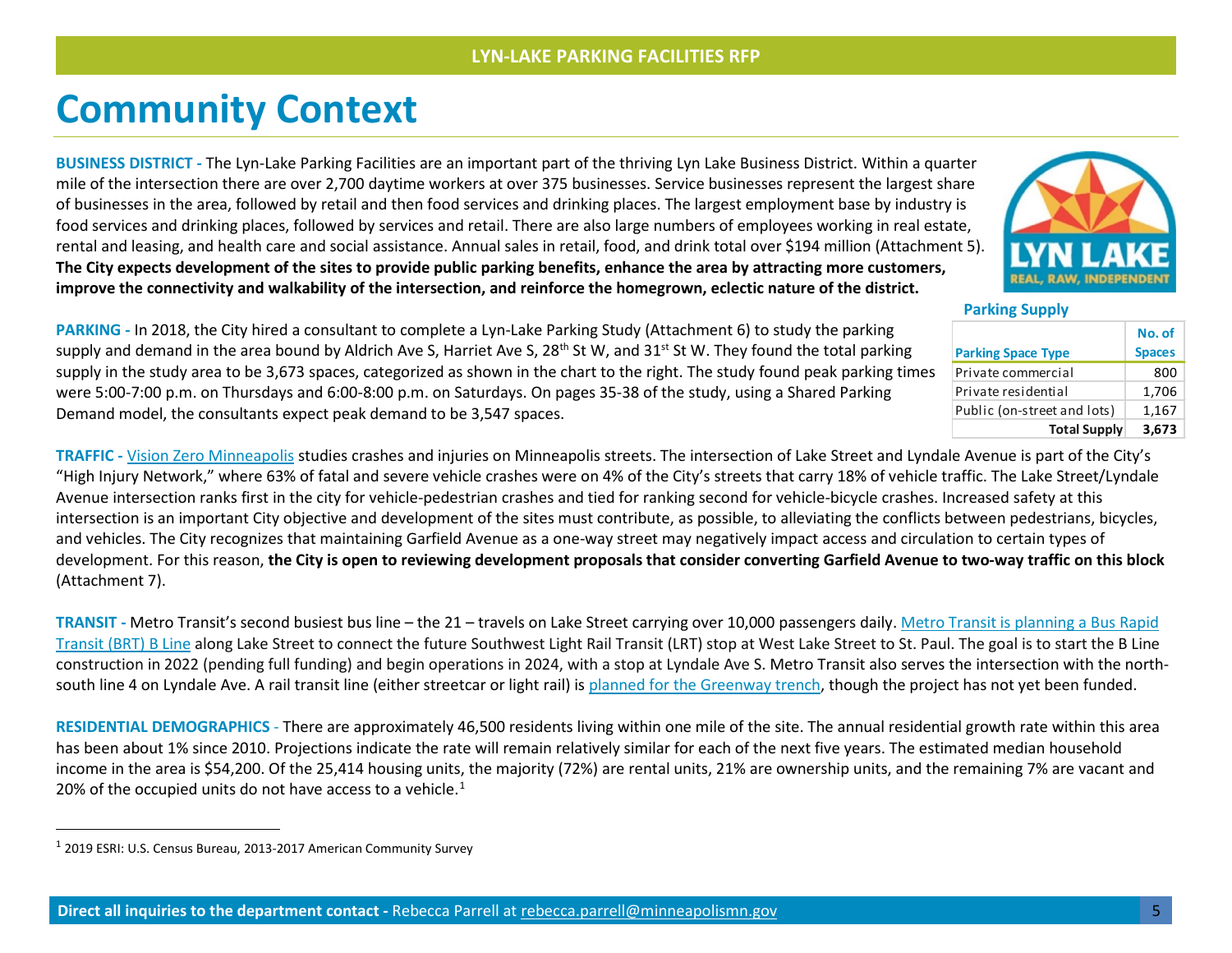### <span id="page-5-0"></span>**SITE A - Development Objectives - Garfield Lot**

### **Carefully consider each point below and incorporate as much as possible into a proposed redevelopment project:**

- HEIGHT: Develop the site with a 4-6 story signature building. CPED will accept proposals that exceed six stories if the additional stories achieve additional Comprehensive Plan goals.
- USE: Commercial, residential, or mixed-use buildings are appropriate. For projects with residential, the City'[s Unified Housing Policy](http://www.minneapolismn.gov/cped/housing/cped_affordable_housing_resolution) applies. For rental housing, a minimum of 20% of the units must be affordable to and occupied by households earning 60% or less of the Area Median Income (AMI) for at least 30 years. For ownership development, a minimum of 10% of the units shall be affordable to and occupied by households earning 80% or less of AMI for 30 years (Attachment 8). The City will prioritize proposals with more than the minimum percentage of affordable units and/or proposals with units for residents earning less than the maximum percentage of AMI.<sup>[2](#page-5-0)</sup>

First floor uses fronting Lake St must be commercial, with a preference for storefronts suitable for small, emerging business owners. Think creatively about accomplishing this through partnerships. Review the Easement Agreement with 600 W Lake St- the adjacent property to the west (Attachment 9).

- PUBLIC PARKING: Include a minimum of 75 **public** parking spaces on site to be available to the public and customers of area businesses or demonstrate how the needs of the area businesses can be served some other way. The City prefers underground parking and the provision of interim parking during construction.
- GREENSPACE/TRANSPORTATION: Repurpose the vehicular Right-of-Way (ROW) (Attachment 10) from Lyndale Ave S to the alley to a pedestrian ROW and consider the continuation of a mid-block pedestrian connection to Garfield Ave S, adding greenspace. Eliminate all vehicular ingress and egress to and from Lake St over the 2956 Garfield Ave S parcel (Attachment 7).

Incorporate elements that accommodate the transportation needs of the public (bike storage, pick-up/drop-off parking, etc.) as well as employees and residents of the development. Design for reducing conflict zones between pedestrians, vehicles, and bicyclists. Limit and narrow driveways along Garfield.

- GREEN: Design a project with the goal of achieving LEED Gold certification or higher. Incorporate the following to the maximum extent feasible: renewable energy sources, low-carbon systems, environmentally responsible and sustainable construction practices and building materials, and stormwater best management practices. The City prefers building designs that are 20% more energy efficient than the 2012 building code.
- DESIGN: Ensure a high-quality environment through building and site design. Compliment the older brick and masonry buildings at the corner of Lyndale and Lake and support the unique character of the district to enhance the appeal of the intersection. Design the pedestrian realm of the project with significant greening, calming, and safety features.

Be mindful of building massing by including multiple buildings or the appearance of multiple buildings to create a human scale. Break up building massing by using meaningful architectural articulation, including setbacks, recesses, projections, courtyards, etc. The City does not consider material changes to be meaningful articulation. Incorporate multiple entrances that connect to the sidewalk along Garfield Ave.

<sup>&</sup>lt;sup>2</sup> City resources and/or subsidies for affordable housing components will be available through the regular competitive processes. The City is open, subject to City Council approval and specific program guidelines, to supporting and assisting the selected developer with any application for federal, state, county, and regional funding for which the proposed development might qualify. Public financial assistance may trigger additional requirements.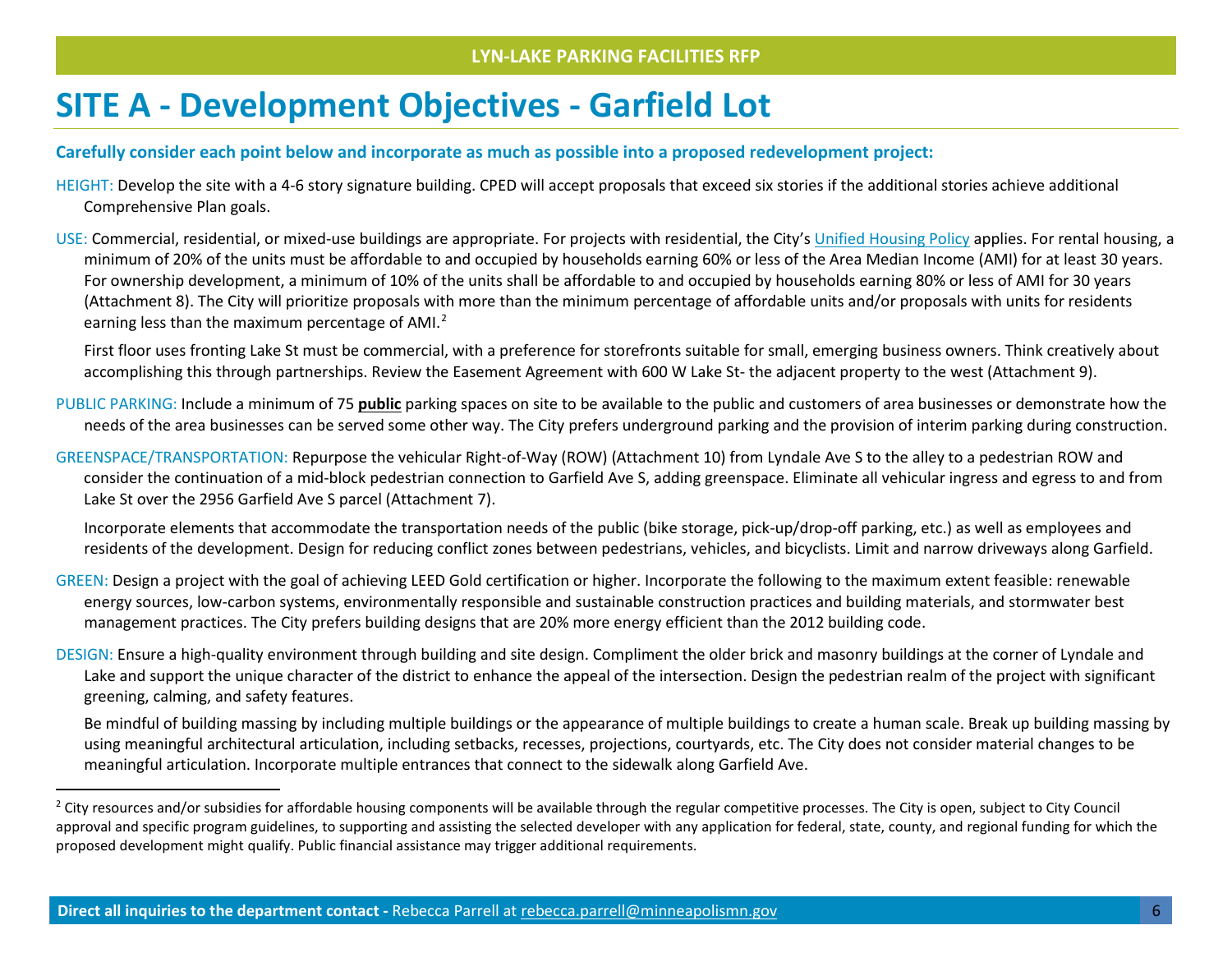### **SITE B - Development Objectives – 2920 Lyndale Ave S**

### **Carefully consider each point below and incorporate the following into a proposed redevelopment project:**

HEIGHT: Develop the site with a 2-6 story building.

- USE: Commercial or mixed-use buildings are appropriate. First floor uses must be commercial, with a preference for multiple storefronts that are suitable for small, emerging business owners. For projects with residential, the City's [Unified Housing Policy](http://www.minneapolismn.gov/cped/housing/cped_affordable_housing_resolution) applies. For rental housing, at least 20% of the units must be affordable to and occupied by households earning 60% or less of the Area Median Income (AMI) for at least 30 years. For ownership development, at least 10% of the units shall be affordable to and occupied by households earning 80% or less of AMI for 30 years (Attachment 8).
- GREEN: Design a project with the goal of achieving LEED Gold certification or higher. Incorporate the following to the maximum extent feasible: renewable energy sources, low-carbon systems, environmentally responsible and sustainable construction practices and building materials, and stormwater best management practices. The City prefers building designs that are 20% more energy efficient than the 2012 building code.
- DESIGN: Ensure a high-quality environment through building design and materials. Compliment the older brick and masonry buildings at the corner of Lyndale and Lake and support the unique character of the district to enhance the appeal of the intersection.

### **The City will consider proposals that do not include a new building if the proposed acquisition is part of a larger property assemblage and the proposal can show site control of adjacent property(ies). Development objectives for proposals that do not include a building are as follows:**

USE: Outdoor seating, green space, and limited parking uses are appropriate in the interim period before future redevelopment incorporating adjacent parcel(s).

GREEN: Incorporate new greening features related to climate sensitivity and storm water management.

TRANSPORTATION/SAFETY: Incorporate strategies that improve the safe and accessible travel/pick-up/drop-off for pedestrians, bicyclists, shared mobility users,

and motorists.



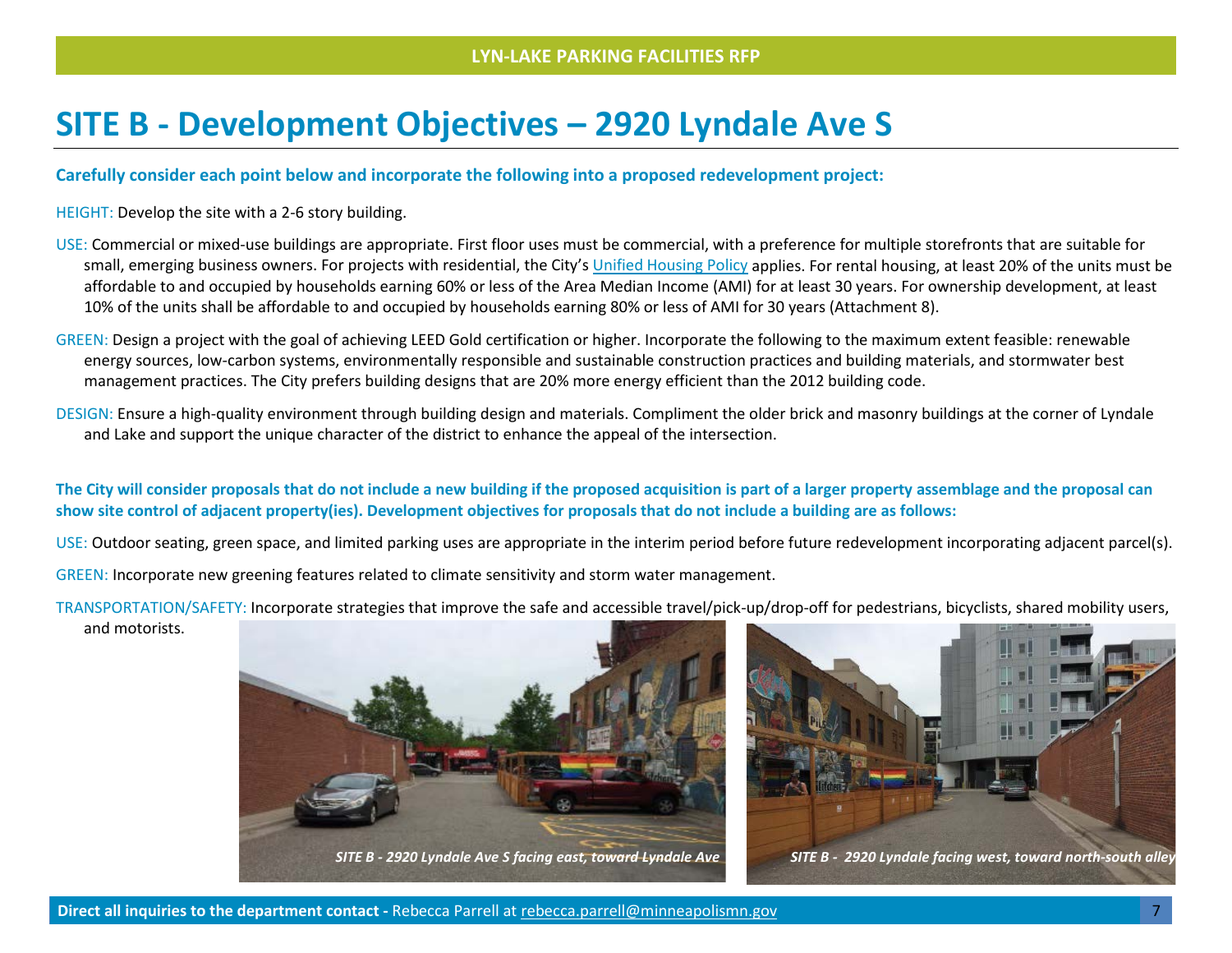## **City Policy**

### **[MINNEAPOLIS 2040 COMPREHENSIVE PLAN](https://minneapolis2040.com/)** - **[Community Mixed Use](https://minneapolis2040.com/topics/land-use-built-form/#1217-anchor)**

Large-scale mixed-use development required. Commercial retail spaces are typically smaller, to help generate pedestrian activity, and are often a destination for customers coming from outside of the market area. Active uses that are accessible to the public such as office, food service, retail, or medical establishments are required at the street level fronting major streets.

### **[Corridor 6](https://minneapolis2040.com/topics/land-use-built-form/#1217-anchor)**

New buildings should reflect a variety of building types. The City evaluates requests to exceed six stories based on whether a taller building is a reasonable means for further achieving Comprehensive Plan goals.

### **ZONING**

### **Chapter 530 - [Site Plan Review](https://library.municode.com/mn/minneapolis/codes/code_of_ordinances?nodeId=MICOOR_TIT20ZOCO_CH530SIPLRE)**

Includes descriptions of design requirements, including but not limited to:

- Building placement and design
- Parking garage placement and design
- Pedestrian, transit, and vehicle access
- Landscaping and screening
- Ecological function and plant material standards

#### **[Community Activity Center District \(C3A\)](https://library.municode.com/mn/minneapolis/codes/code_of_ordinances?nodeId=MICOOR_TIT20ZOCO_CH548CODI_ARTIVC3COACCEDI)**

Provides for the development of major urban activity and entertainment centers with neighborhood scale retail sales and services.

### **[Pedestrian Oriented Overlay District \(PO\)](https://library.municode.com/mn/minneapolis/codes/code_of_ordinances?nodeId=MICOOR_TIT20ZOCO_CH551OVDI_ARTIIPOPEOROVDI)**

Preserves and encourages the pedestrian character of commercial areas to promote street life and activity. Regulates building orientation and design and accessory parking facilities.

#### **[PARKLAND DEDICATION ORDINANCE](https://library.municode.com/mn/minneapolis/codes/code_of_ordinances?nodeId=MICOOR_TIT22LASU_CH598LASURE_ARTVPADE)**

Think creatively about meeting the ordinance requirements. The [Minneapolis Park and Recreation Board](https://www.minneapolisparks.org/park_care__improvements/park_dedication/) is *potentially* interested in working with a selected developer(s) to develop greenspace/park space on the site(s).

#### **[LYN-LAKE SMALL AREA PLAN](http://www.ci.minneapolis.mn.us/cped/projects/cped_lyn-lake)**

Continue to plan for the parking needs of area business, residents, and visitors while balancing the need for a walkable, well developed area.

#### **[SHORT TERM RENTALS](http://lims.minneapolismn.gov/File/2019-00896)**

Do not include short term rentals in any proposal. Pursuant to a City Council action adopted on August 9, 2019 [\(RCA-2019-00896\)](https://lims.minneapolismn.gov/File/2019-00896), the City may limit or prohibit short term rentals in any residential project that is developed on land sold by the City.

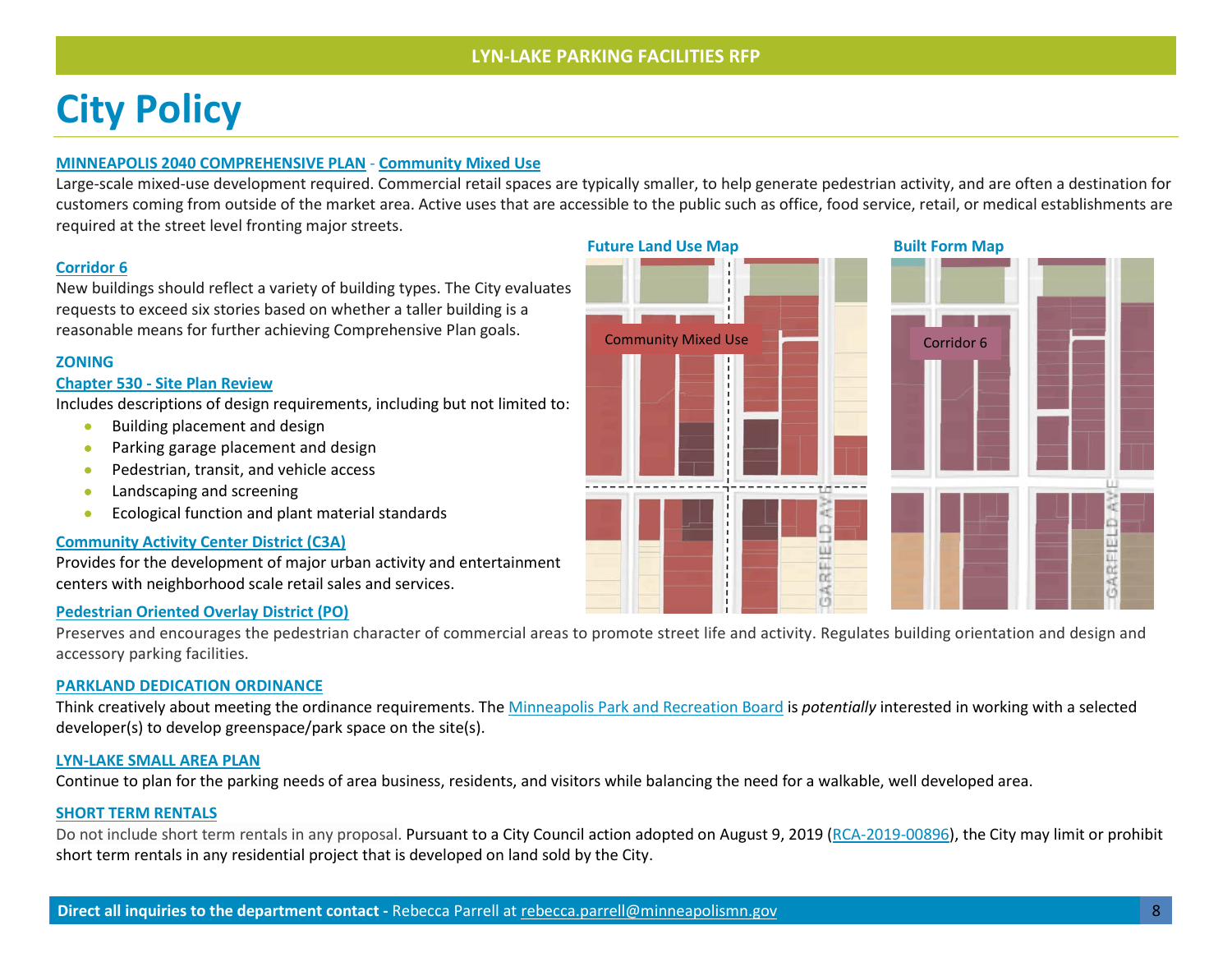### **Required Proposal Contents**

**Proposals are due no later than 4:00 p.m. local time on Thursday, April 9, 2020.** The City will not accept proposals received after the deadline. It is the responder's responsibility to submit in a timely manner. CPED does not acknowledge receipt of any proposal nor return submissions. The City reserves the right to reject any or all proposals. The City is not responsible for costs incurred in connection with responding to this RFP. **CPED will accept and consider proposals that incorporate adjacent properties.**

Proposers must submit one unbound, hard copy proposal and one electronic version (Microsoft Office compatible or PDF file) on a USB flash drive, together in a sealed envelope labeled either "Lyn-Lake Parking Facilities – SITE A" or "Lyn-Lake Parking Facilities – SITE B." If submitting for both sites, prepare two envelopes. Hard copies must be on 8  $\frac{1}{2}$ " x 11" paper. Supporting documentation may be on paper up to 11" x 17".

Deliver proposals on or before Thursday, April 9, 2020, at 4:00 p.m. to: City of Minneapolis - CPED Attn: Rebecca Parrell 105 5<sup>th</sup> Ave S, Suite 200 Minneapolis, MN 55401

CPED will not consider proposals deemed incomplete or non-responsive. To be complete and responsive, proposals must include three sections and complete answers to the requests below. The information requested through this RFP is necessary for the City of Minneapolis to adequately evaluate all proposals. Failure to supply the requested information may result in rejection of a proposal. Proposals must include the following, in this precise order, labeled with the same outline letters and numbers as used herein (3a, 3b, 3c…4a, 4b, 4c…. etc.)

#### **1 - Cover Page**

Include:

- Developer's name and mailing address
- Contact person's name, title, phone number, and e-mail address
- Authorized corporate officer's signature for Developer

#### **2 -Signed Consent for Release of Response Data Form** (Attachment 11)

Under the Minnesota Government Data Practices Act (Minnesota Statutes Ch. 13) public disclosure of RFP response data prior to execution of a contract is restricted. To meet the City's citizen participation goals, the City requires each proposer to execute and submit a "Consent for Release of Response Data" form. CPED will not accept proposals that do not include this form. Failure to submit the "Consent for Release of Response Data" will be grounds for rejection of the entire proposal as unresponsive.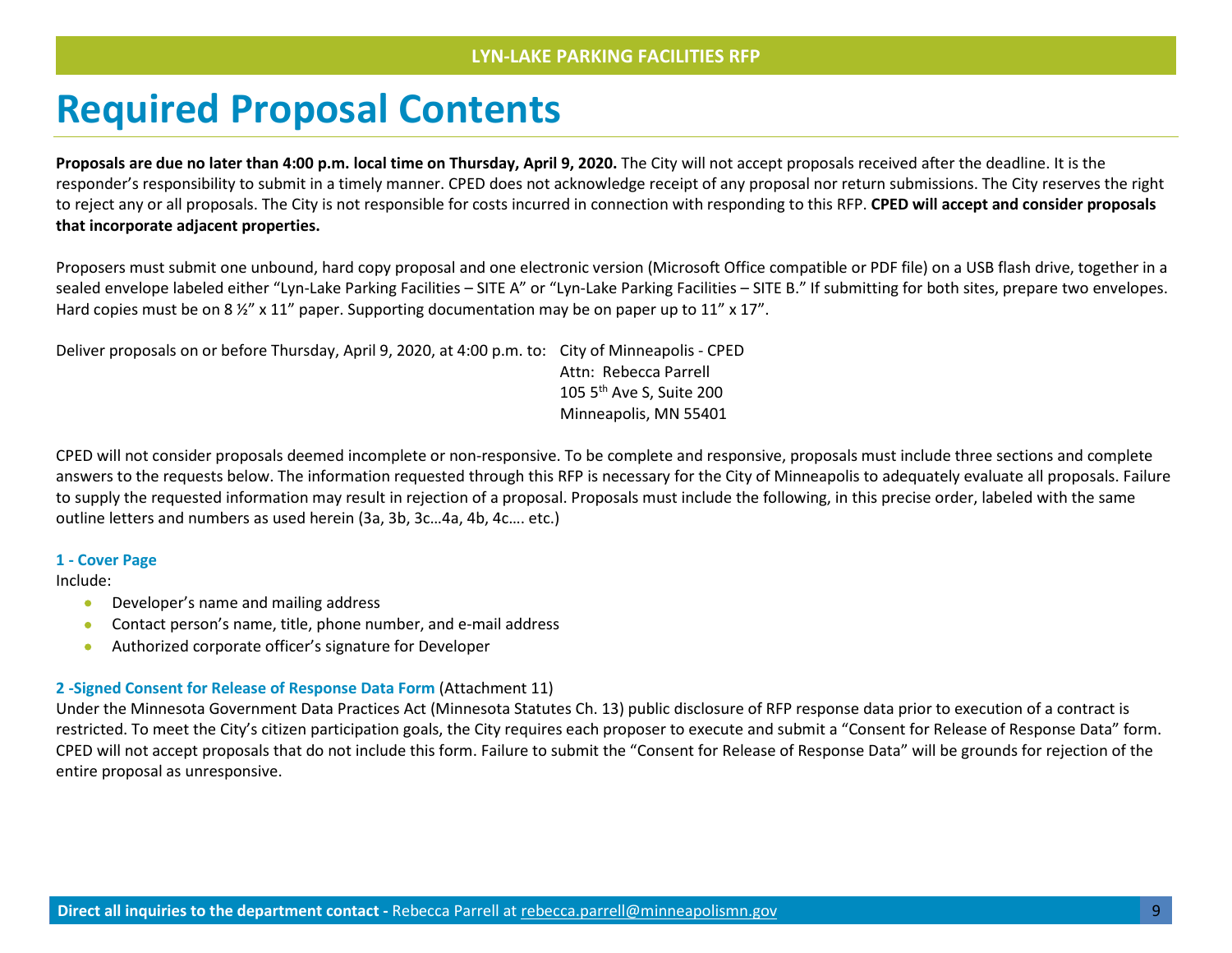## **Required Proposal Contents**

### **3 - Project Description**

- a. Narrative introduction of the development concept *(limit to one page).*
- b. Matrix summarizing bulk (GFA), height, number of dwelling units, number of parking spaces, and square footage by use type.
- c. For commercial square footage, include type of tenants and number of new jobs anticipated. Attach letters of intent to lease or other information documenting demand for the type of commercial space planned.
- d. For residential square footage, include information about bedroom compositions, rents or sales prices, amenities/services, and projected number of affordable units at anticipated Area Median Income percentage (Attachment 8).
- e. Chart of number of parking spaces by use type, with narrative rationale for numbers and locations. Consider the commercial district's current and future parking demand and supply and design the project accordingly. Include a plan to provide interim parking during construction.
- f. Identify the principal person(s) who will speak for the proposal team and any key participants who will be involved in negotiating the project terms.

### **4 - Design Plans**

- a. Site plan, labeling greenspace/park space, parking stalls, and circulation patterns/routes. (Note how users of the development have access to fresh air.)
- b. Exterior building elevations. (Note how the building interior has access to light.)
- c. Interior floor plans, labeling parking areas.
- d. Circulation patterns with loading or service provisions. (See [Planning Commission Committee of the Whole submission requirements](http://www.ci.minneapolis.mn.us/www/groups/public/@cped/documents/webcontent/wcmsp-211853.pdf) for guidance.)
- e. Narrative and images of design style, anticipated building materials, and how the design responds to the needs and strengths of the Lyn-Lake district. For mixed-use project with first floor commercial, describe how the exterior design will delineate the uses.
- f. Narrative and images of proposed public realm and landscaping improvements, public art, and/or cultural elements and partnerships.
- g. Narrative of the elements that contribute toward LEED certification. (Include low- and no-carbon transportation infrastructure options, such as EV charging and strategies that shrink the waste stream.)
- h. Narrative of strategies incorporated into the project that improve multi-modal access and safety at the intersection.
- i. If applicable, attach site control documents for adjacent properties included in the design (purchase agreements, letters of intent or interest, etc.).

### **5 - Financials**

- a. Preliminary capital budget showing the sources (debt, equity, and other) and uses of funds to acquire the development property(ies) and construct the development. Include a narrative summary of how the project will secure the sources of funds and conditional financing commitment(s) when possible. The City expects to sell the properties for at least fair market value. Proposals must include a purchase price for SITE A or SITE B. For mixed-use projects, break down sources and uses into component uses.
- b. Preliminary 15-year operating proformas illustrating the financial feasibility of the project. For mixed-use projects, break down the proforma by component uses. Include: before and after-tax flow, assumptions underlying the income and expense projections, and in the case of rental housing, accounting for both market-rate and affordable units. Also show Cash-on-Cash Return and Internal Rate of Return.
- c. Summary of pending lawsuits, or lawsuits filed within the last five years, to which the proposer or any principals of the proposer have been a party.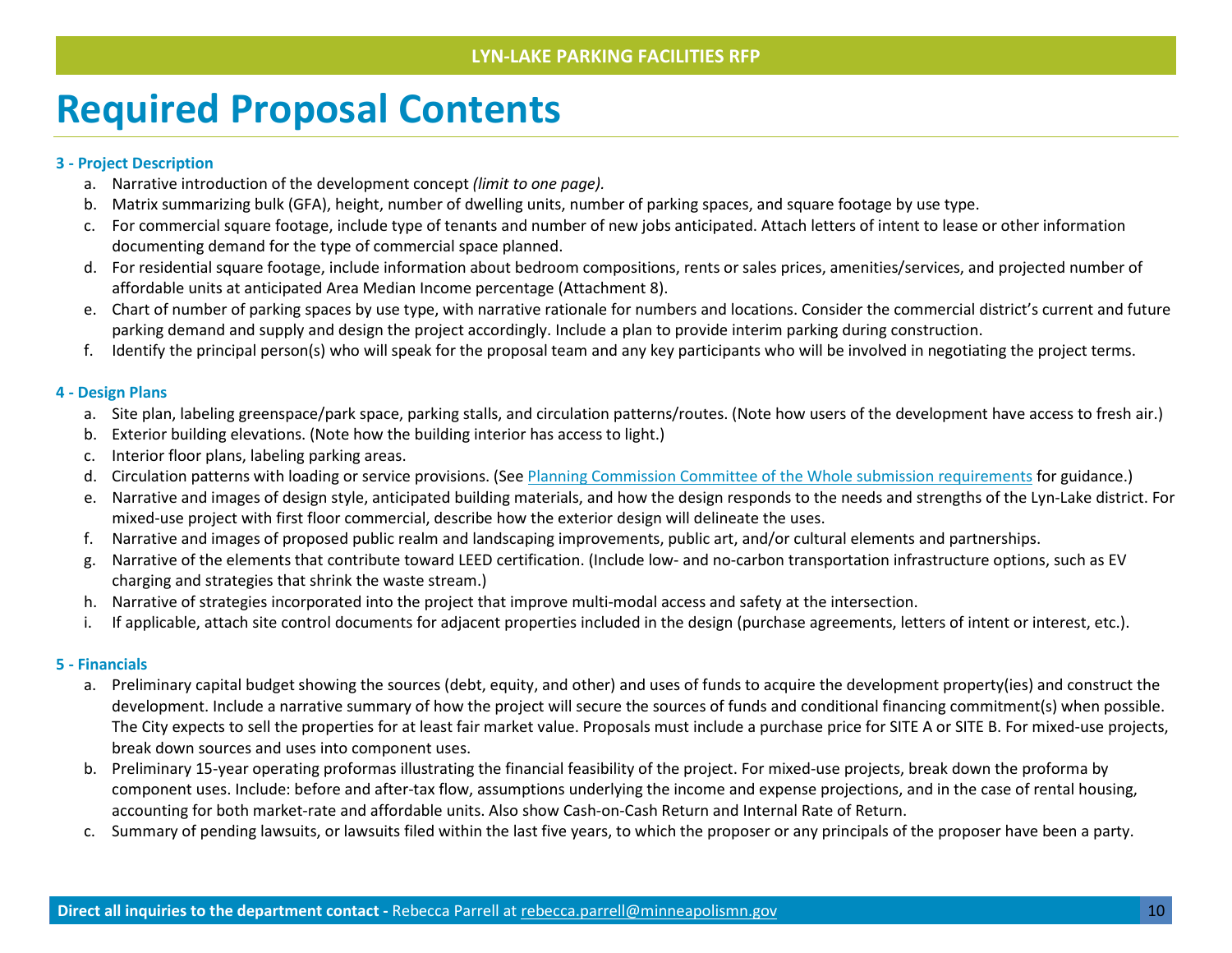d. Proposer's past two years financial statements or tax returns (may submit confidentially under separate cover to the CPED Director). Notwithstanding the foregoing, proposers may submit financial statements or other data confidentially under separate cover with a legal opinion identifying a particular statutory basis, other than Minnesota Statutes, Section 13.591, subd. 3, for classification of the data as private or nonpublic data. The City shall independently evaluate and treat all data submitted under separate cover consistent with the Minnesota Government Data Practices Act.

### **6 - Development Team and Experience**

- a. Narrative description and identification of the entities/individuals who will be involved in the project and their roles, e.g. developer, architect, general contractor, building owner, tenant, property manager, professional consultants, etc. Design consultants must be licensed in the State of Minnesota and contractors must be licensed to work in the City of Minneapolis.
- b. Narrative description of each team members' experience developing similar projects. Include 1-3 examples for each team member (include project name, location, type of development, scale of development, an image of the project, total development cost, funding sources, status of project, environmentally responsible/green components, information about any continued financial or operating interest in each, and for affordable housing projects- rents and income restrictions).
- c. Narrative of developer's proposed approach to refining the project and design proposal with the community, including engagement with diverse groups. Include examples of working with communities to develop community supported designs, minimize negative impacts on the community, draw inspiration from the local character, enhance placemaking, and design public open space.

### **7 - Timeline**

- a. Proposed timeframe for the development including: obtaining financing, completing design with community participation, securing City entitlement approvals and permits, starting and completing construction, and starting and completing lease-up or sellout.
- b. Identification of any conditions that must be met before the proposal can become a reality.



*SITE A: Vehicular Right-of-Way (ROW) from Lyndale Ave S to alley - to be converted to pedestrian (ROW)*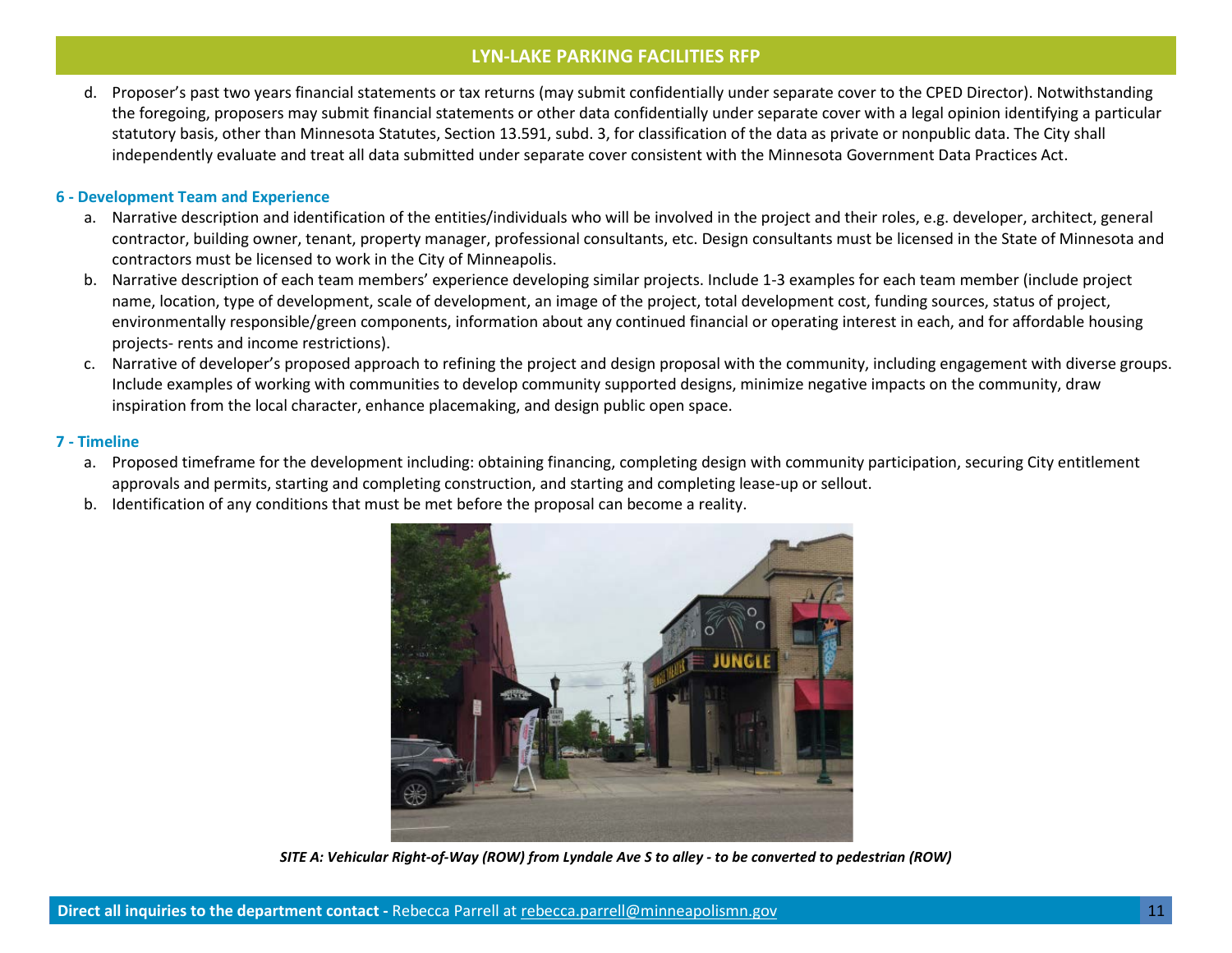### **Evaluation Criteria**

The City evaluates development proposals on multiple factors, including those listed below. The City may, in its sole discretion, choose to expand or reduce the criteria upon which it bases its final decisions regarding selection of the developer(s) for this site.

- **1.** The degree to which the proposed development meets the Development Objectives, Minneapolis 2040 Comprehensive Plan, and other City Policies.
- **2.** The development team's demonstrated experience and financial capacity to successfully plan and complete development project(s) of similar type and scale on time and within budget. The developer's track record of meeting contractual commitments with the City of Minneapolis.
- **3.** The market and financial feasibility of the project and its ability to secure necessary private funds.
- **4.** If housing, the degree to which the proposal may exceed the affordable housing requirements in the City's [Unified Housing Policy.](http://www.minneapolismn.gov/cped/housing/cped_affordable_housing_resolution)
- **5.** The degree to which the proposal supports the business district's design character, contributes to safety improvements, and continues to provide accessible parking for patrons during and after construction.
- **6.** The degree to which the proposed design achieves a LEED Gold certification or higher.
- **7.** The development team's demonstrated experience working cooperatively with community partners to improve development projects, designing effective pocket parks or public places.
- **8.** The strength of the public benefits provided by the project, including the offer price.
- **9.** Letters of intent to lease submitted for commercial or office square footage.

The City reserves the right to reject any or all proposals or parts of proposals, negotiate modifications to proposals submitted, and negotiate specific work elements with a proposer into a project of lessor or greater magnitude than described in this RFP or the proposer's reply.

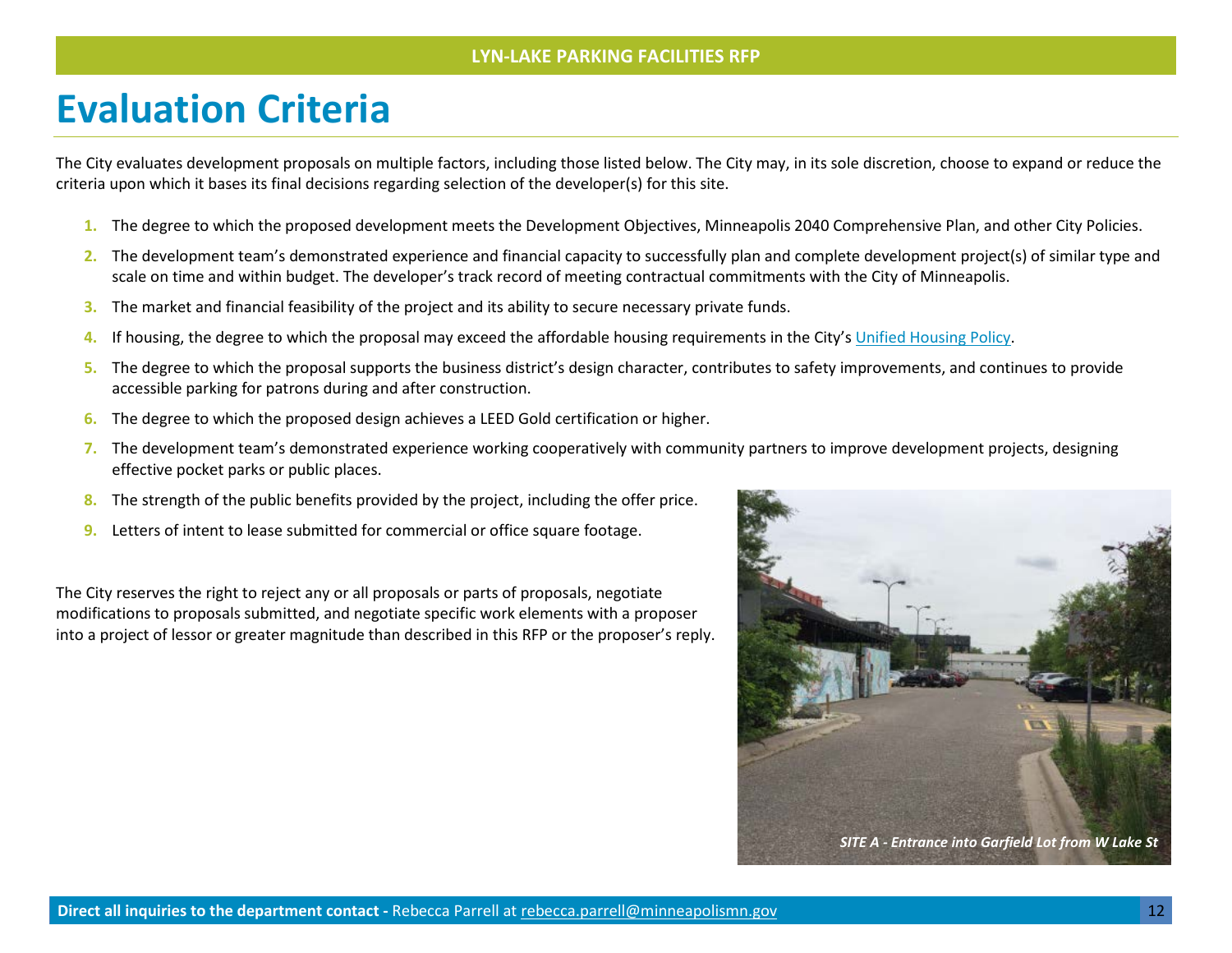## **Review Process & Proposed Timeline**

The City reserves the right to reject any or all proposals. A City staff review committee will review and evaluate the proposals received by the deadline. Some or all of the proposers may be invited to present their proposals to the review committee and/or community stakeholders. During the review process, proposers may be asked questions to clarify their proposals, but cannot modify their proposals.

City staff will make a recommendation as to which proposal best meets the evaluation criteria. This recommendation, together with supplemental information prepared by staff, as well as input received from community stakeholders, will be forwarded to the City Council for action. At that point, the City Council may select a development proposal and grant an exclusive negotiating rights period to allow time for staff and the selected developer to negotiate a term sheet that will be the basis for ultimate redevelopment agreement that will include the terms of the transaction. When the City and developer(s) finish negotiating the redevelopment contract terms, City staff will return to the City Council for a land sale public hearing and approval of the negotiated terms.

### **Community Engagement**

CPED will solicit input from area stakeholders, including but not limited to, the Whittier Alliance, Lowry Hill East Neighborhood Association, Lyn-Lake Municipal Parking Advisory Board, and Lyn-Lake Business Association. Throughout the project design process, the selected developer(s), City, and community will work together to secure input on the final redevelopment plan and design. This might include seeking community input on design alternatives through public meetings, events, surveys, or focus groups.

#### **Land Sale Terms**

The City does not require a good faith deposit with RFP submittals. However, the selected developer(s) must make the required deposit of 10% of the purchase price upon execution of the redevelopment contract. The City holds the deposit until development of the project is complete. The development sites will be sold pursuant to a redevelopment agreement, which will be based on a negotiated term sheet. All contracts will include standard City Contractual Requirements for Land Sale (Attachment 12).

Please note that any public financial assistance may trigger additional requirements. The City is open, subject to City Council approval, to supporting and assisting the selected developer(s) with any application for federal, state, county and regional funding for which the proposed development might qualify. City financial assistance for housing projects require the incorporation of green/sustainable elements consistent with the "Minnesota Overlay and Guide to the Green Communities Criteria" (Attachment 13).

| <b>Proposed Timeline</b>       |                                       |
|--------------------------------|---------------------------------------|
| <b>RFP Issue Date</b>          | January 16, 2020                      |
| Pre-proposal Meeting           | Tuesday, February 11, 2020, 3:00 p.m. |
| Questions Deadline             | Monday, February 24, 2020             |
| Questions Answered on Website  | Friday, February 28, 2020             |
| Proposal Submission Deadline   | Thursday, April 9, 2020, 4:00 p.m.    |
| Review/Evaluation              | Spring/Summer/Fall 2020               |
| Recommendation to City Council | Fall/Winter 2020                      |
| to designate developer(s)      |                                       |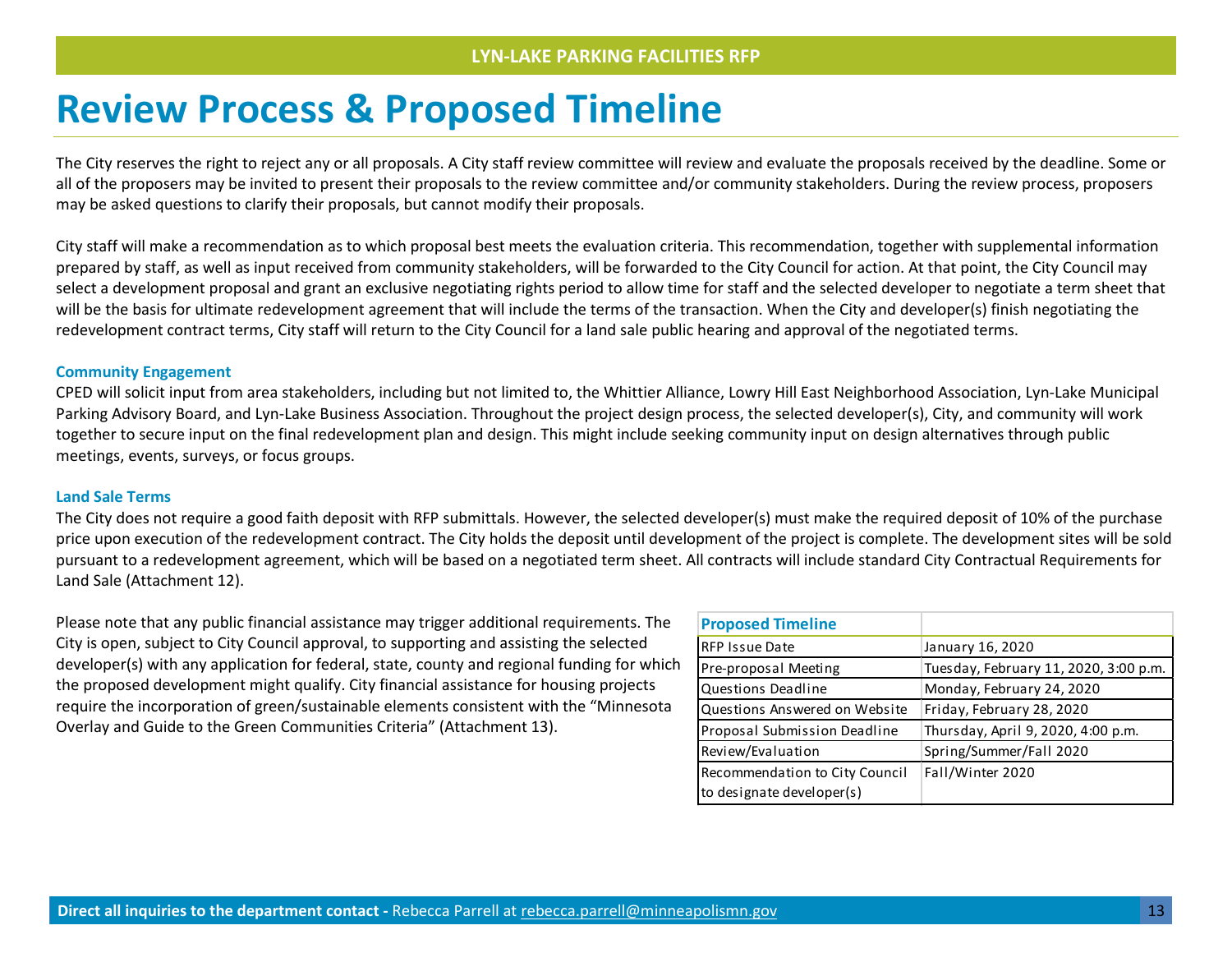### **Suggested Contacts**

### **COMMUNITY STAKEHOLDER GROUPS**

The four community stakeholder groups listed are collaborating on community engagement on the future of the sites. You may choose to email all four together.

| <b>Whittier Alliance</b>                                                                      | Lowry Hill East Neighborhood Association                                                  |
|-----------------------------------------------------------------------------------------------|-------------------------------------------------------------------------------------------|
| Kaley Brown, Executive Director, kaley@whittieralliance.org                                   | Paul Shanafelt, Executive Director, paul@thewedge.org                                     |
| Lyn-Lake Business Association<br>Josh Wilken-Smith, Board Co-Chair, josh@legacyglassworks.com | Lyn-Lake Municipal Parking Advisory Committee<br>Morgan Luzier, Chair, miluzier@yahoo.com |
|                                                                                               |                                                                                           |

### **SITE A - ADJACENT PROPERTY OWNERS**

Synergy Property LLC – 600 W Lake St (property owner to west of Garfield Lot, Lake St frontage) Phouvieng Sivilay[, phou@aaga.us](mailto:phou@aaga.us)

Balance Properties LLC – 2908 Garfield Ave S (property owner to the north of the Garfield Lot) Morgan Luzier, [mjluzier@yahoo.com](mailto:mjluzier@yahoo.com)

The Jungle Theater – 2951 Lyndale Ave S (property owner to the south of east-west ROW access to Lyndale Ave) Sarah Rassmussen, Artistic Director, [sarah@jungletheater.org](mailto:sarah@jungletheater.org)

Maynard B Johnson Co et al – 2937 Lyndale Ave S (property owner to the north of east-west ROW access to Lyndale Ave) Ryan Doyle, [rdoyle@girardmanagement.com](mailto:rdoyle@girardmanagement.com)

#### **SITE B - ADJACENT PROPERTY OWNERS**

Gregory and Lorraine Scott – 2922 Lyndale Ave S (property owner to the south of 2920 Lyndale Ave S) Greg and Lorraine Scott, lorrainetrostscott@gmail.com

James Ballentine VFW Post No. 246 – 2916 Lyndale Ave S (property owner to north of 2920 Lyndale Ave S) Gabriel Thomas, Commander, [commander@uptownvfw.org](mailto:commander@uptownvfw.org)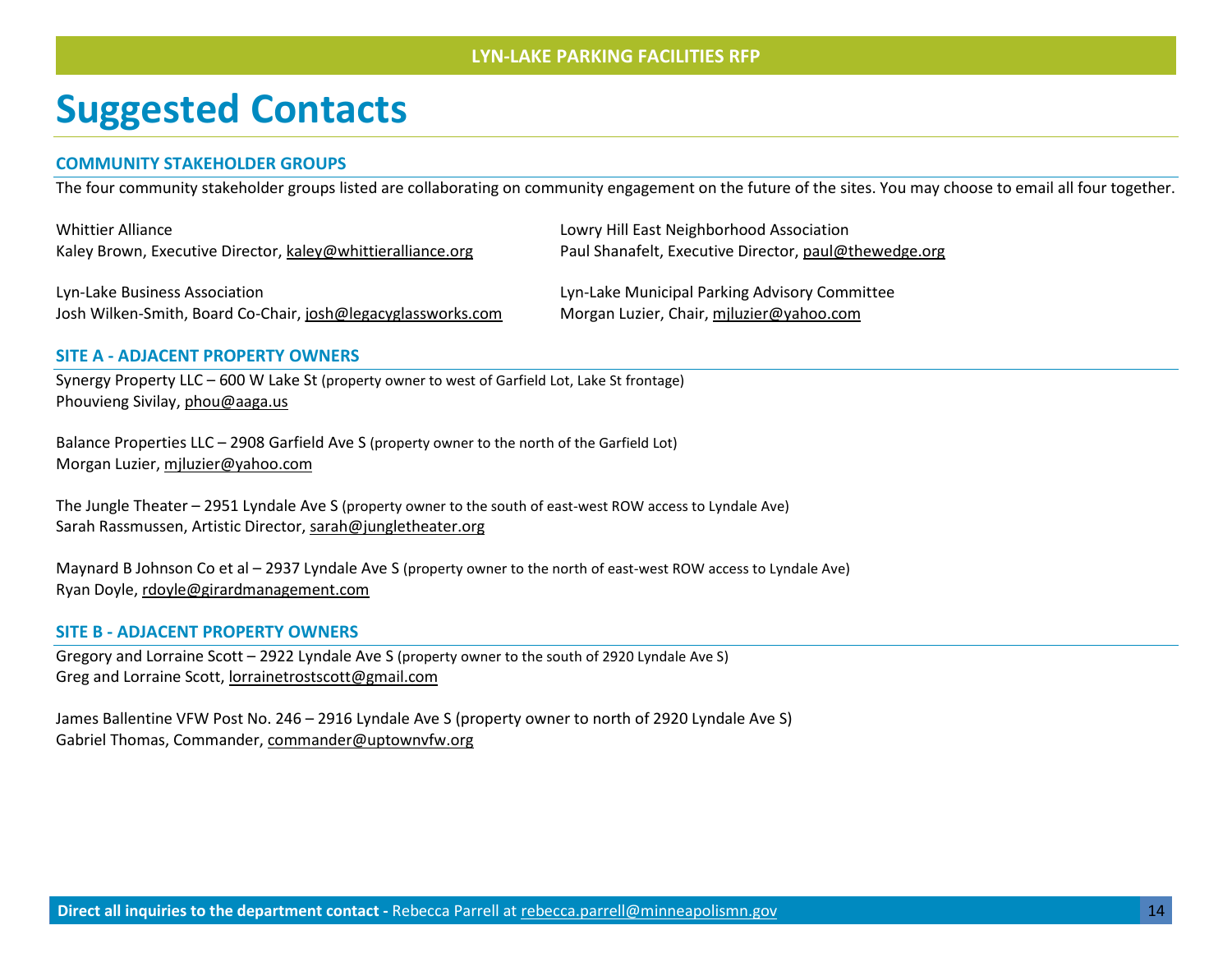## **Relevant Minneapolis 2040 Comprehensive Plan Policies**

Review the following policies from the Minneapolis 2040 Comprehensive Plan, prior to and during the proposal development.

### **USE**

[1. Access to Housing](https://minneapolis2040.com/policies/access-to-housing/) [4. Access to Commercial Goods and Services](https://minneapolis2040.com/policies/access-to-commercial-goods-and-services/) [33. Affordable Housing Production and Preservation](https://minneapolis2040.com/policies/affordable-housing-production-and-preservation/) [37. Mixed Income Housing](https://minneapolis2040.com/policies/mixed-income-housing/) [38. Affordable Housing near Transit and Job Centers](https://minneapolis2040.com/policies/affordable-housing-near-transit-and-job-centers/) [42. Expand Homeownership](https://minneapolis2040.com/policies/expand-homeownership/)

### **PARKING**

[6. Pedestrian-Oriented Building and Site Design](https://minneapolis2040.com/policies/pedestrian-oriented-building-and-site-design/) [56. Supporting Small Businesses](https://minneapolis2040.com/policies/supporting-small-businesses/) [80. Development Near METRO Stations](https://minneapolis2040.com/policies/development-near-metro-stations/)

### **DESIGN**

- [5. Visual Quality of New Development](https://minneapolis2040.com/policies/visual-quality-of-new-development/) [6. Pedestrian-Oriented Building and Site Design](https://minneapolis2040.com/policies/pedestrian-oriented-building-and-site-design/) [7. Public Realm](https://minneapolis2040.com/policies/public-realm/) [8. Public Safety Through Environmental Design](https://minneapolis2040.com/policies/public-safety-through-environmental-design/) [9. Open Spaces in New Development](https://minneapolis2040.com/policies/open-spaces-in-new-development/) [12. Lighting](https://minneapolis2040.com/policies/lighting/) [13. Landscaping](https://minneapolis2040.com/policies/landscaping/) [14. Tree Canopy and Urban Forest](https://minneapolis2040.com/policies/tree-canopy-and-urban-forest/) [16. Environmental Impacts of Transportation](https://minneapolis2040.com/policies/environmental-impacts-of-transportation/) [18. Pedestrians](https://minneapolis2040.com/policies/pedestrians/) [19. Bicycling](https://minneapolis2040.com/policies/bicycling/) 20. Transit [24. Shared Mobility](https://minneapolis2040.com/policies/shared-mobility/)
- [53. Quality of Life](https://minneapolis2040.com/policies/quality-of-life/) [58. Business Districts and Corridors](https://minneapolis2040.com/policies/business-districts-and-corridors/) [66. Air Quality](https://minneapolis2040.com/policies/air-quality/) [67. Climate Resilient Communities](https://minneapolis2040.com/policies/climate-resilient-communities/) [68. Energy Efficient and Sustainable Buildings](https://minneapolis2040.com/policies/energy-efficient-and-sustainable-buildings/) [69. Renewable and Carbon-Free Energy](https://minneapolis2040.com/policies/renewable-and-carbon-free-energy/) [70. Ecology and Habitat](https://minneapolis2040.com/policies/ecology-and-habitat/) [72. Sustainable Water System Management](https://minneapolis2040.com/policies/sustainable-water-system-management/) [74. Integration of Water Management into Development](https://minneapolis2040.com/policies/integration-of-water-management-into-development/) [76. New Parks](https://minneapolis2040.com/policies/new-parks/) [78. Park Design and Programming](https://minneapolis2040.com/policies/park-design-and-programming/) [81. Social Connectedness](https://minneapolis2040.com/policies/social-connectedness/)